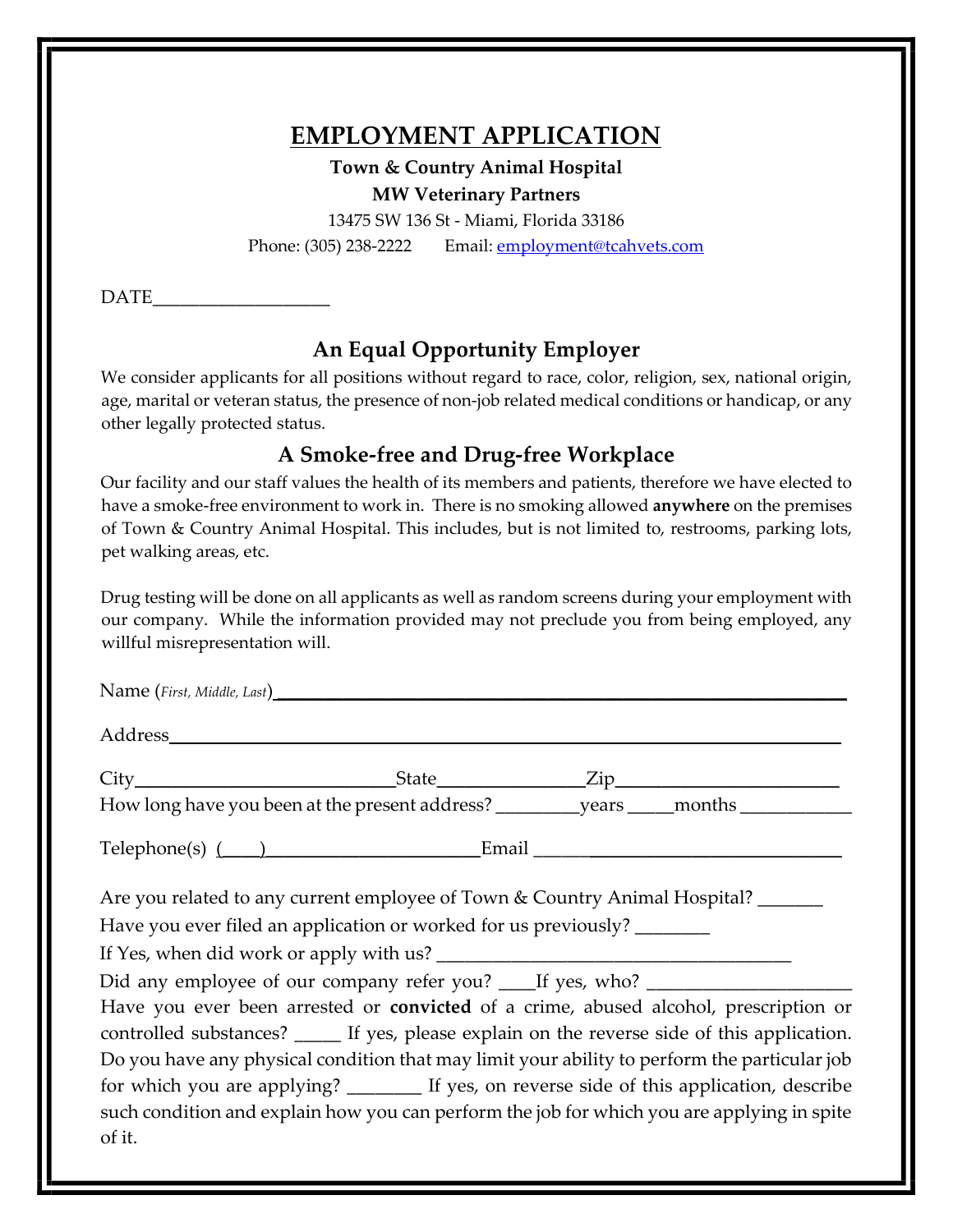### **POSITION & HOURS**

| Position applying for              | Would you accept another position? |  |
|------------------------------------|------------------------------------|--|
| Date available for employment?     |                                    |  |
| Amount of hours available to work? | Rate of pay expected per hour?     |  |
| Are you willing and able to work:  | YES<br>NO                          |  |
| Over 40 hours per week?            |                                    |  |
| Irregular shifts?                  |                                    |  |
| Nights?                            |                                    |  |
| Saturdays and/or Sundays?          |                                    |  |
| Holidays?                          |                                    |  |
|                                    |                                    |  |

#### Schedule comments:

If employed, you will be required to work those hours necessary to support clients and patients of Town & Country Animal Hospital. In the future, it will be necessary to staff our hospital seven days per week and extended hours of operation are planned. Your schedule could be four days per week and Saturday or Sunday. Your schedule may be six hours per day, six days per week or ten hours per day four days per week or some other combination that fulfills our commitment to our patients and clients. Early morning or evening hours might be required and employees will be expected to make a commitment to our clients and pets and adjust their personal schedules accordingly.

As a prospective employee, do you agree to accommodate future schedule changes? \_\_\_\_\_\_ Would you be able to devote full-time to a veterinary health services career? If not, in what other business activity would you engage in and what percentage of time would you devote to the other activity? \_\_\_\_\_\_\_\_\_\_\_\_\_\_\_\_\_\_\_\_\_\_\_\_\_\_\_\_\_\_\_\_%

#### **EDUCATION HISTORY**

|                                 | <b>School Name</b><br>City, State | From | Dates Attended<br>To | Years<br>Completed                  | Did you<br>Graduate?                  | Degree<br>Major |
|---------------------------------|-----------------------------------|------|----------------------|-------------------------------------|---------------------------------------|-----------------|
| Prep or High<br>School          |                                   |      |                      | $1\quad 2\quad 3$<br>4              | $Yes$ <sub>___</sub><br>$\bf{No}$     |                 |
| <b>College or</b><br>University |                                   |      |                      | $1\quad 2\quad 3$<br>$\overline{4}$ | $Yes$ <sub>___</sub><br>No            |                 |
| <b>Trade</b><br>School          |                                   |      |                      |                                     | $Yes$ <sub>___</sub><br>$No$ $\qquad$ |                 |
| Other<br>School                 |                                   |      |                      |                                     | Yes<br><b>No</b>                      |                 |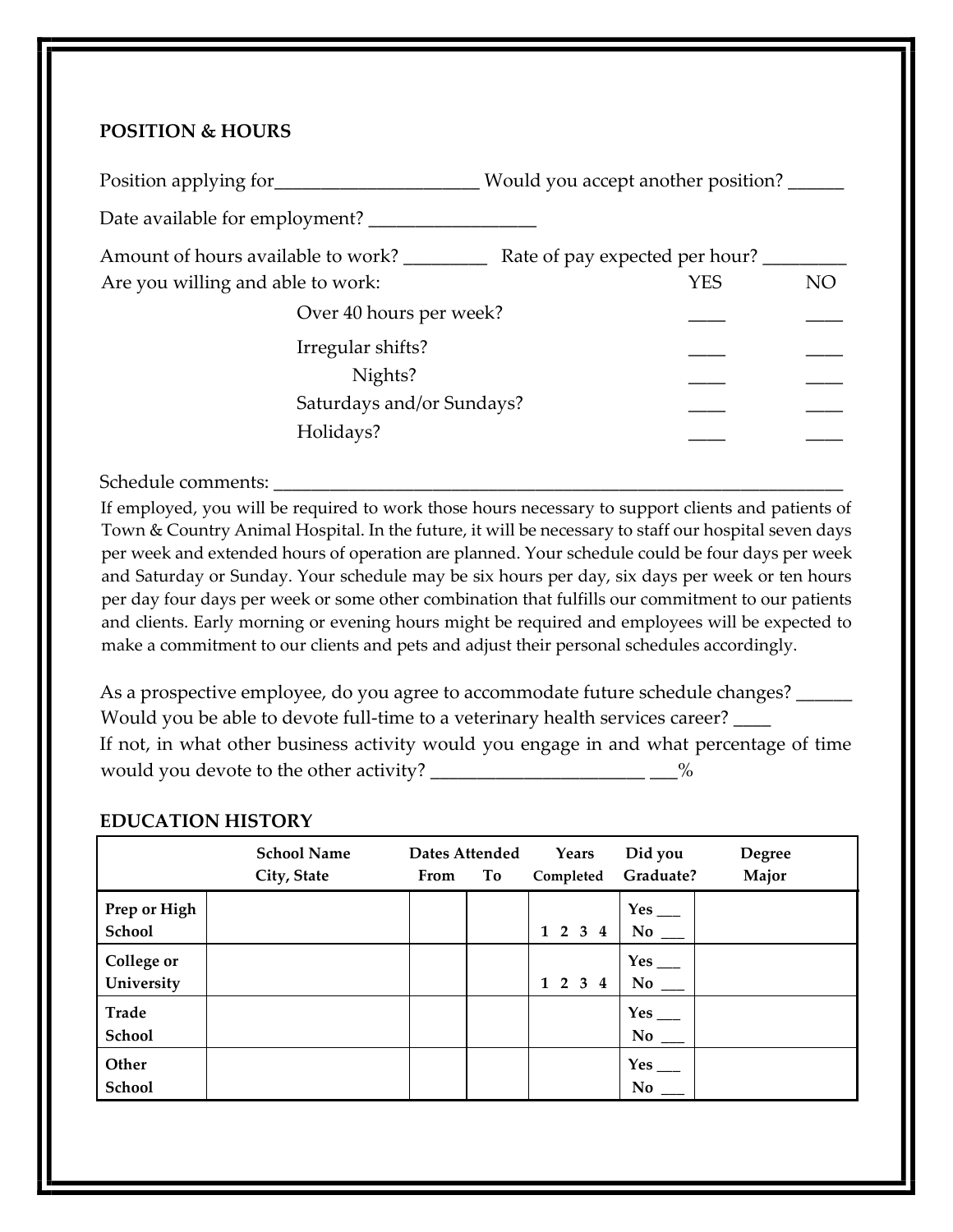Describe any specialized training, apprenticeship, skills and extra-curricular activities that will be useful to this position.

### EMPLOYMENT **EXPERIENCE:**

Begin with your present or last job. Account for all employment, including any military service assignments for last five years. EXPLAIN ANY EMPLOYMENT GAPS. Attach an additional sheet if necessary. For proper evaluation, it is essential that employment history is filled in. **"See Resume"** is not an acceptable response, however, a resume may be attached to the application.

| Name of Employer<br>City & State<br>(Nature of Business) | Immediate<br>Supervisor<br>Phone # | <b>Job Title</b> | <b>Dates</b><br>Employed                                                                         | <b>Earnings Rate</b>                                              | <b>Reason</b> for<br>leaving |
|----------------------------------------------------------|------------------------------------|------------------|--------------------------------------------------------------------------------------------------|-------------------------------------------------------------------|------------------------------|
|                                                          |                                    |                  | From<br>To                                                                                       | Beginning<br>Hourly<br>Rate \$<br><b>Ending Hourly</b><br>Rate \$ |                              |
|                                                          |                                    |                  | From<br>To<br>$\frac{1}{2}$                                                                      | Beginning<br>Hourly<br><b>Ending Hourly</b><br>Rate $\frac{1}{2}$ |                              |
|                                                          |                                    |                  | From<br>To<br>$\sqrt{2}$                                                                         | Beginning<br>Hourly<br>Rate \$<br><b>Ending Hourly</b>            |                              |
|                                                          |                                    |                  | From<br>$\left  \begin{array}{cc} \end{array} \right $<br>To<br>$\begin{array}{ccc} \end{array}$ | Beginning<br>Hourly<br>Rate \$<br><b>Ending Hourly</b>            |                              |
|                                                          |                                    |                  | From<br>To                                                                                       | Beginning<br>Hourly<br><b>Ending Hourly</b><br>Rate \$            |                              |

Do you fluently speak any languages other than English?\_\_\_\_\_\_\_\_\_\_\_\_\_\_\_\_\_\_\_\_\_\_\_\_\_

List any business, social, community and college activities for the past three years. (You do not have to include any racial, religious or nationality groups.)

\_\_\_\_\_\_\_\_\_\_\_\_\_\_\_\_\_\_\_\_\_\_\_\_\_\_\_\_\_\_\_\_\_\_\_\_\_\_\_\_\_\_\_\_\_\_\_\_\_\_\_\_\_\_\_\_\_\_\_\_\_\_\_\_\_\_\_\_\_\_\_\_\_\_\_\_\_\_\_\_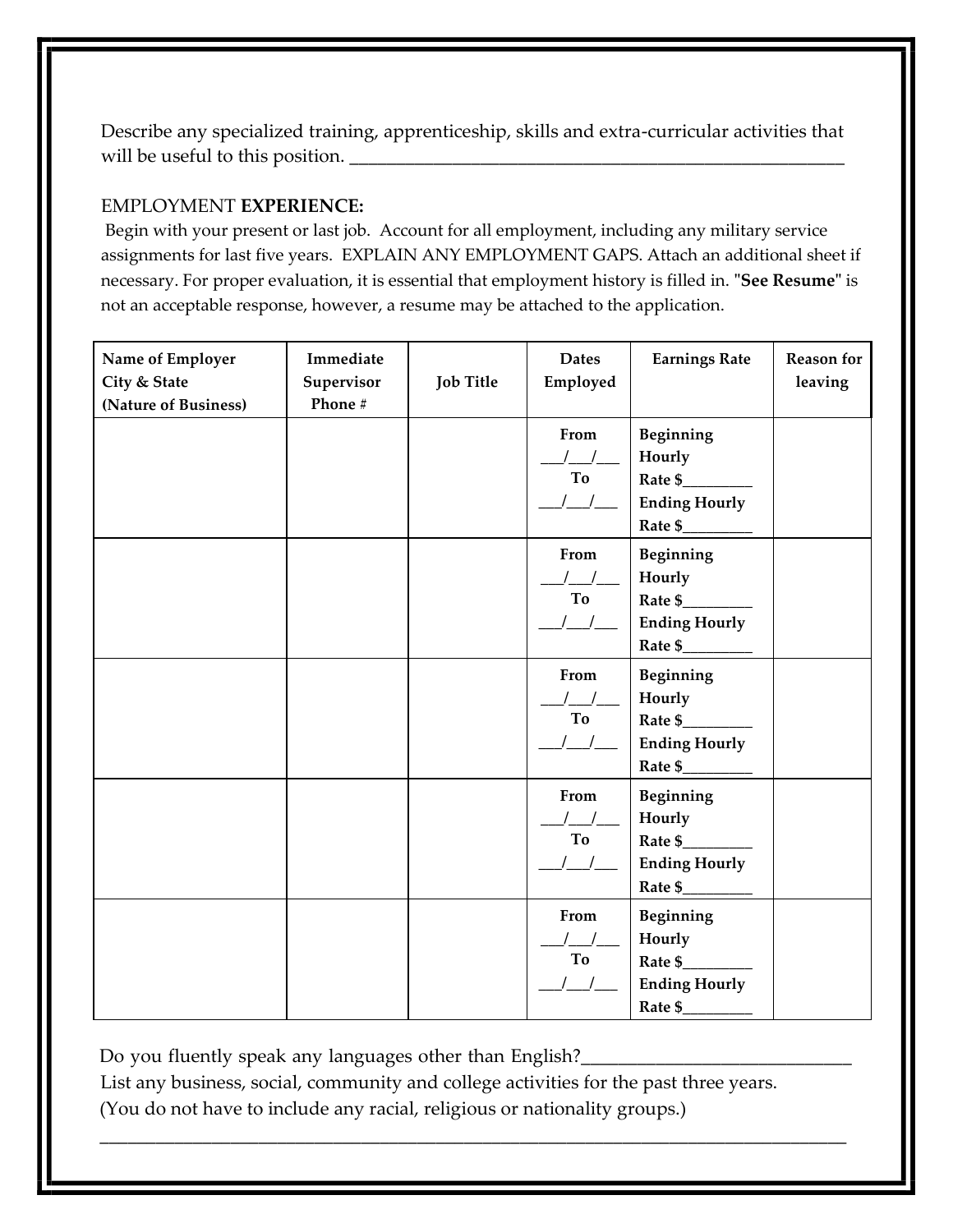\* Is it satisfactory to contact present employer? Yes\_\_\_\_\_\_ No \_\_\_\_\_\_

#### **REFERENCES**

**Work References** List 3 people **familiar with your job performance** whom we may contact.

| <b>NAME</b> | <b>EMAIL</b> | <b>PHONE</b> | <b>OCCUPATION</b> |
|-------------|--------------|--------------|-------------------|
|             |              |              |                   |
|             |              |              |                   |
|             |              |              |                   |

**Personal References** List 3 people who know you well (not relatives or former employers) whom we may contact.

| <b>NAME</b> | <b>EMAIL</b> | <b>PHONE</b> | <b>RELATION</b> |
|-------------|--------------|--------------|-----------------|
|             |              |              |                 |
|             |              |              |                 |
|             |              |              |                 |

#### **Applicant Comments:**

Please write a paragraph of approximately 100 words, describing, what your career objectives are, what your short-term and long-term goals are and what you expect working in animal hospital is like.

\_\_\_\_\_\_\_\_\_\_\_\_\_\_\_\_\_\_\_\_\_\_\_\_\_\_\_\_\_\_\_\_\_\_\_\_\_\_\_\_\_\_\_\_\_\_\_\_\_\_\_\_\_\_\_\_\_\_\_\_\_\_\_\_\_\_\_\_\_\_\_\_\_\_\_\_\_\_\_\_

\_\_\_\_\_\_\_\_\_\_\_\_\_\_\_\_\_\_\_\_\_\_\_\_\_\_\_\_\_\_\_\_\_\_\_\_\_\_\_\_\_\_\_\_\_\_\_\_\_\_\_\_\_\_\_\_\_\_\_\_\_\_\_\_\_\_\_\_\_\_\_\_\_\_\_\_\_\_\_\_

\_\_\_\_\_\_\_\_\_\_\_\_\_\_\_\_\_\_\_\_\_\_\_\_\_\_\_\_\_\_\_\_\_\_\_\_\_\_\_\_\_\_\_\_\_\_\_\_\_\_\_\_\_\_\_\_\_\_\_\_\_\_\_\_\_\_\_\_\_\_\_\_\_\_\_\_\_\_\_\_

\_\_\_\_\_\_\_\_\_\_\_\_\_\_\_\_\_\_\_\_\_\_\_\_\_\_\_\_\_\_\_\_\_\_\_\_\_\_\_\_\_\_\_\_\_\_\_\_\_\_\_\_\_\_\_\_\_\_\_\_\_\_\_\_\_\_\_\_\_\_\_\_\_\_\_\_\_\_\_\_

\_\_\_\_\_\_\_\_\_\_\_\_\_\_\_\_\_\_\_\_\_\_\_\_\_\_\_\_\_\_\_\_\_\_\_\_\_\_\_\_\_\_\_\_\_\_\_\_\_\_\_\_\_\_\_\_\_\_\_\_\_\_\_\_\_\_\_\_\_\_\_\_\_\_\_\_\_\_\_\_

\_\_\_\_\_\_\_\_\_\_\_\_\_\_\_\_\_\_\_\_\_\_\_\_\_\_\_\_\_\_\_\_\_\_\_\_\_\_\_\_\_\_\_\_\_\_\_\_\_\_\_\_\_\_\_\_\_\_\_\_\_\_\_\_\_\_\_\_\_\_\_\_\_\_\_\_\_\_\_\_

\_\_\_\_\_\_\_\_\_\_\_\_\_\_\_\_\_\_\_\_\_\_\_\_\_\_\_\_\_\_\_\_\_\_\_\_\_\_\_\_\_\_\_\_\_\_\_\_\_\_\_\_\_\_\_\_\_\_\_\_\_\_\_\_\_\_\_\_\_\_\_\_\_\_\_\_\_\_\_\_

\_\_\_\_\_\_\_\_\_\_\_\_\_\_\_\_\_\_\_\_\_\_\_\_\_\_\_\_\_\_\_\_\_\_\_\_\_\_\_\_\_\_\_\_\_\_\_\_\_\_\_\_\_\_\_\_\_\_\_\_\_\_\_\_\_\_\_\_\_\_\_\_\_\_\_\_\_\_\_\_

\_\_\_\_\_\_\_\_\_\_\_\_\_\_\_\_\_\_\_\_\_\_\_\_\_\_\_\_\_\_\_\_\_\_\_\_\_\_\_\_\_\_\_\_\_\_\_\_\_\_\_\_\_\_\_\_\_\_\_\_\_\_\_\_\_\_\_\_\_\_\_\_\_\_\_\_\_\_\_\_

Please indicate what training or experience you have had that will help you reach those objectives and/or that will help you in your position at the animal hospital.

\_\_\_\_\_\_\_\_\_\_\_\_\_\_\_\_\_\_\_\_\_\_\_\_\_\_\_\_\_\_\_\_\_\_\_\_\_\_\_\_\_\_\_\_\_\_\_\_\_\_\_\_\_\_\_\_\_\_\_\_\_\_\_\_\_\_\_\_\_\_\_\_\_\_\_\_\_\_\_\_

\_\_\_\_\_\_\_\_\_\_\_\_\_\_\_\_\_\_\_\_\_\_\_\_\_\_\_\_\_\_\_\_\_\_\_\_\_\_\_\_\_\_\_\_\_\_\_\_\_\_\_\_\_\_\_\_\_\_\_\_\_\_\_\_\_\_\_\_\_\_\_\_\_\_\_\_\_\_\_\_